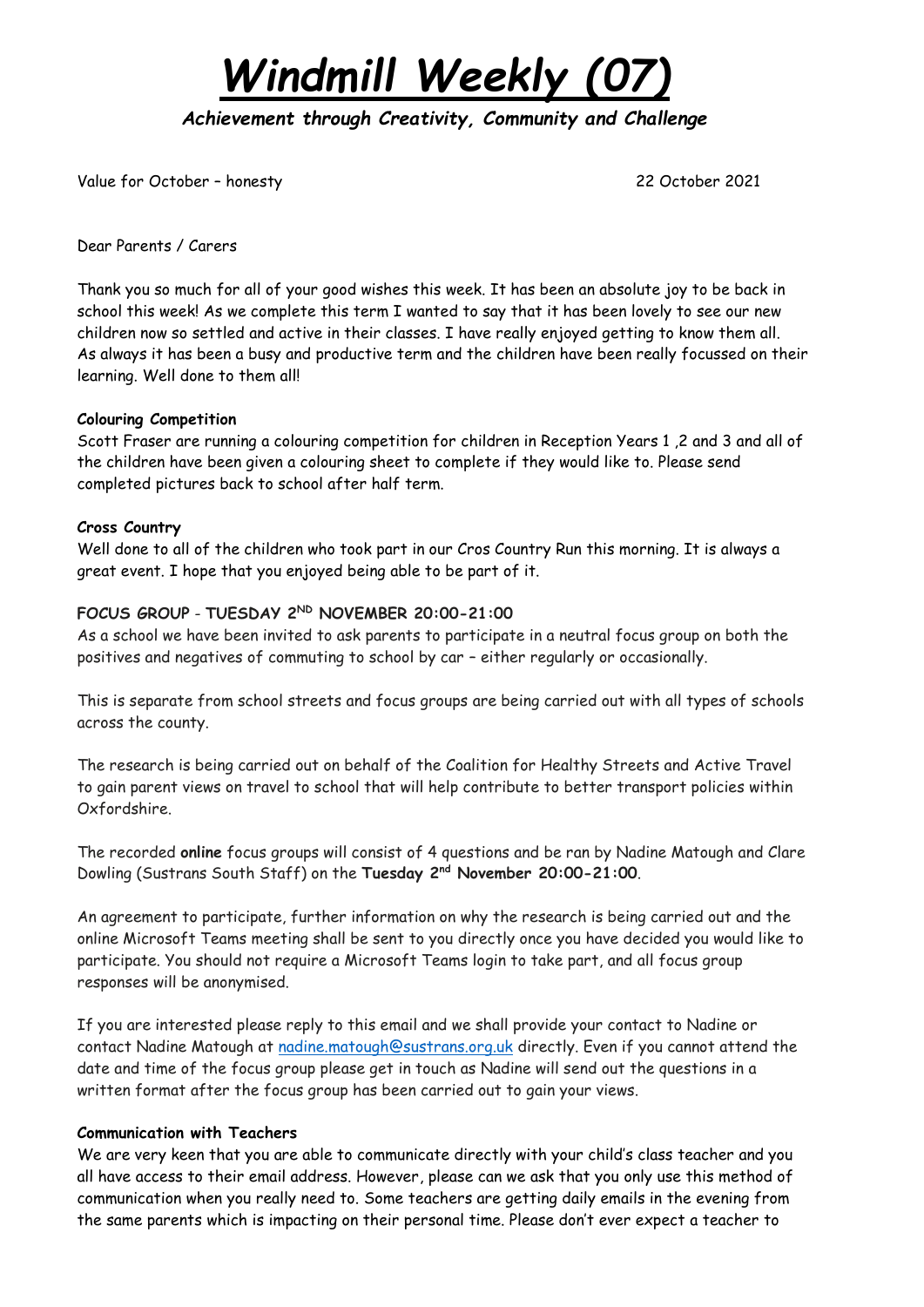answer your emails after 5:30pm, although many may choose to. Staff wellbeing is very high on our agenda and too many emails can really impact on this.

It just remains for me to wish you a very happy half term. If you are going away I hope you have a fantastic time. I look forward to seeing you all 1 November at 8:45am.

#### **Action Required – Flu Consent Form for all year groups**

The yearly flu vaccination will be given to all children at Windmill this year. This will take place on **Thursday 11 th November 2021**. A letter about the vaccination programme was sent electronically on the 19<sup>th</sup> of October and will be available on the Latest News page of the school website: [https://www.windmill.oxon.sch.uk/news/?pid=3&nid=1.](https://www.windmill.oxon.sch.uk/news/?pid=3&nid=1) The letter includes a link to further information and a link to the consent form. The school code for Windmill is OX123047. **Please complete the online consent form by 5pm on Monday 8th November 2021.** It is important that you complete the consent form to accept or to decline the vaccination.



### **Key Dates**

| 1 <sup>st</sup> November  | Start of Term 2 @ 8.45am                   |
|---------------------------|--------------------------------------------|
| 11 <sup>th</sup> November | Flu immunisations - whole school           |
| 12 <sup>th</sup> November | 11 Million Takeover Day                    |
| 18 <sup>th</sup> November | Vision Screening - Reception children only |
| 27 <sup>th</sup> November | Big Xmas Sing for choir                    |
| 3rd December              | 9.15am - 10.00 am Reception Xmas Play      |
| 6 <sup>th</sup> December  | Whole School Pantomime                     |
|                           |                                            |

#### **Moving On – Year 6**

Final reminder that it is now time to apply for your child's secondary school place.

Applications can be submitted online at: [www.oxfordshire.gov.uk/secondaryadmissions](http://www.oxfordshire.gov.uk/secondaryadmissions)

The deadline for receipt of completed applications is **31 October 2021.**

- People who apply on time will be contacted on 1 March 2022, National Offer Day, with the offer of a school place.
- People who miss the deadline are likely to be contacted later in the year and will have a much lower chance of securing a pace at a preferred school.



#### **Reporting a child absence**

If your child is unwell and the absence is **not** to report a positive Covid test, please could you call our dedicated absence line on 01865 762509. These messages are picked up first thing in the morning. Please do not send the message to the office email address as the absences may not get picked up until much later in the day.

#### **School Photos**

If possible, please could you order your school photos online. If you are unable to do this and you wish to hand your orders into the school office, please note the deadline is Wednesday  $3^{rd}$ November.

#### **Poppy Appeal**

We have just received our usual boxes of treasures from the British Legion, and we will be selling these upon our return to school from 1<sup>st</sup> November. The items will be going round the classes and will be priced from 50p to £1.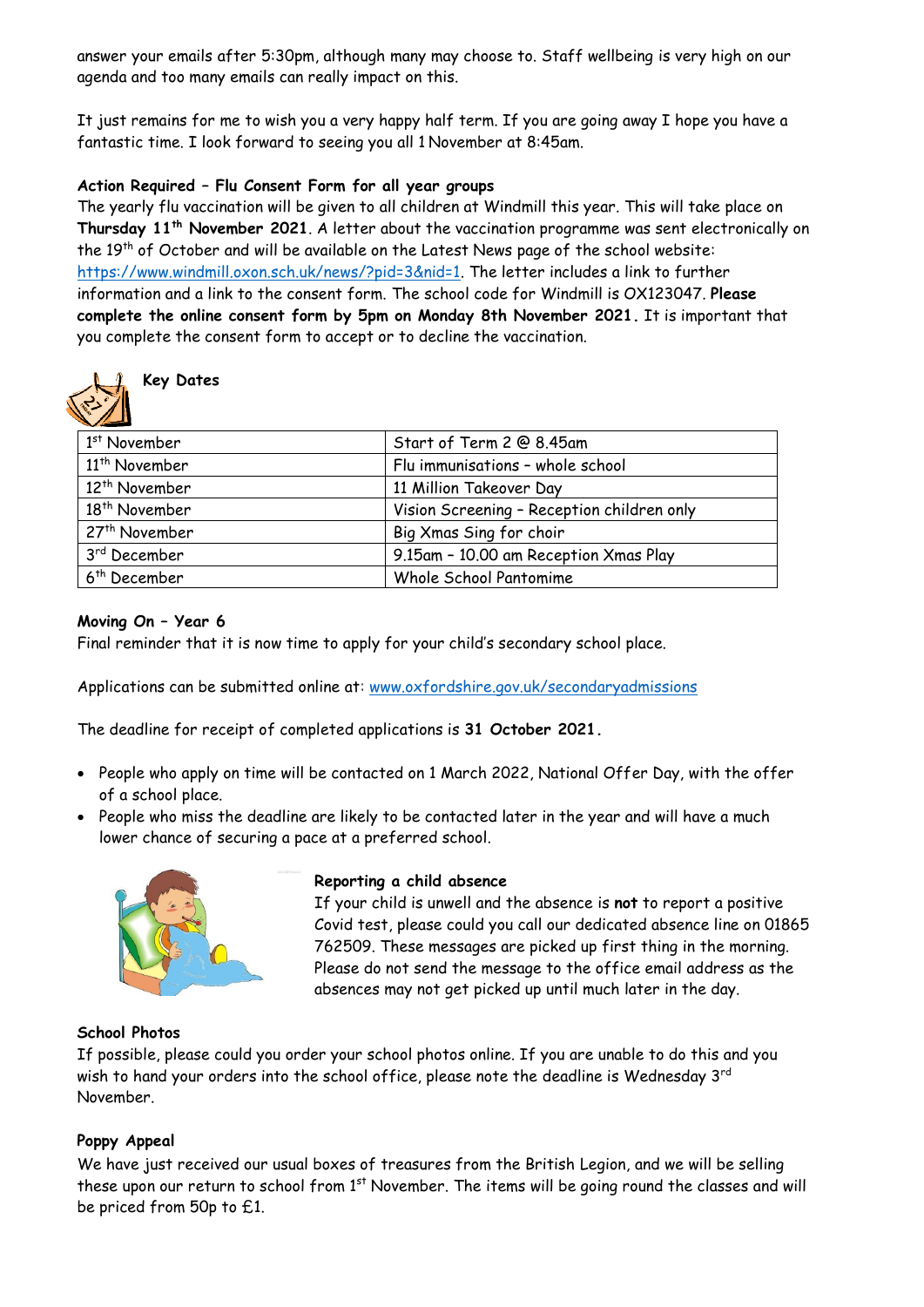#### **Pre-loved uniform now available online** <https://tinyurl.com/WindmillOx>

Most items are £1.

In the spirit of sustainability/recycling, you will see non-logo cardigans/jumpers (75p each), as well as 'free with purchase' items - these items are not immaculate but still have lots of life in them.

All proceeds to Windmill PTA, all of which will be invested back into the school.

New Windmill Mugs and Canvas Bags also available- last seen at the 2019 Autumn Fayre, now making a reappearance to kick off the new website.

Do you have some good quality uniform at home you no longer need and can donate to the Pre-Loved Uniform Sale? Drop it off at the school office, or at my house (46 Margaret Road, just down the road from the school).

Any questions, please contact cathyolive@hotmail.com

Happy shopping!

Yours faithfully

Krep

Lynn Knapp Headteacher

**(If any images below are missing please view the Newsletter on the School Website – [www.windmill.oxon.sch.uk\)](http://www.windmill.oxon.sch.uk/)**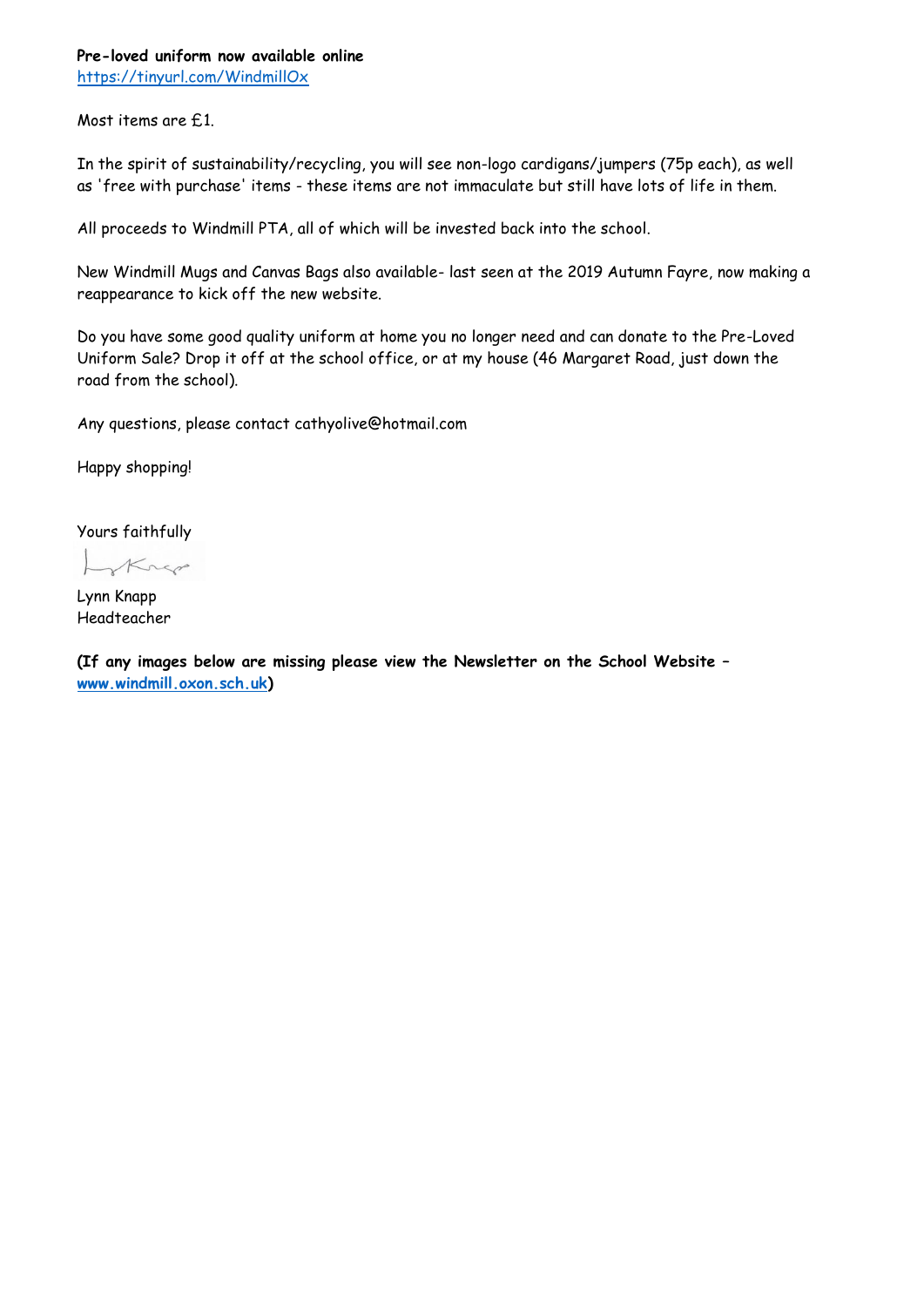## **Christ Church Cathedral School**



**Boys' Prep School, Mixed Nursery** 





## **Be a Chorister for a Day**

Saturday 6th November, 2.00 pm - 7.00 pm **Tour of our School and Boarding House Meet our Current Choristers** Tea in The Great Hall, Christ Church Take Part in Evensong at Christ Church **Parking Available** 

01865 242561 registrar@cccs.org.uk www.cccs.org.uk